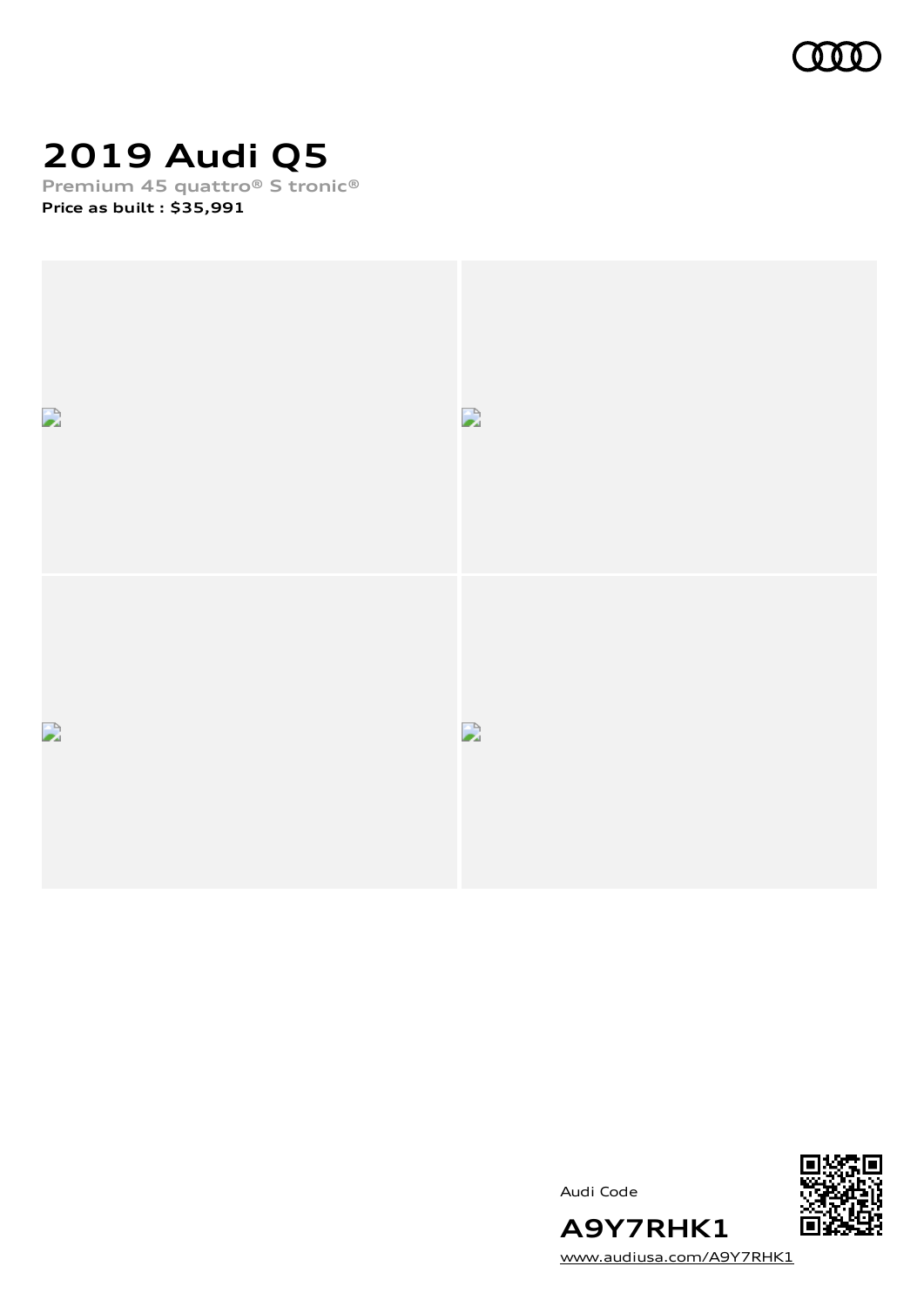# **Summary**

**Audi 2019 Audi Q5** Premium 45 quattro® S tronic®

**Price as buil[t](#page-10-0)** \$35,991

#### **Exterior colour**

Ibis White

# $\overline{\phantom{a}}$

#### **Further Information**

Type of vehicle Used car Mileage 38,852 miles No

**Warranty**

#### **Interior colour**

| Seats     | Atlas Beige              |
|-----------|--------------------------|
| Dashboard | Granite Gray/Atlas Beige |
| Carpet    | Granite Gray             |
| Headliner | Atlas Beige              |

#### **Audi Code** A9Y7RHK1

**Your configuration on www.audiusa.com**

[www.audiusa.com/A9Y7RHK1](https://www.audiusa.com/A9Y7RHK1)

**Commission number** 4faac7290a0e09a9617e

## **Technical Specifications**

| Engine type                  | 2.0-liter four-cylinder                       |
|------------------------------|-----------------------------------------------|
| stroke                       | Displacement/Bore and 1,984/82.5 x 92.8 cc/mm |
| Torque                       | 273 @ 1,600 - 4,500 lb-ft@rpm                 |
| Top track speed              | 130 mph mph $1$                               |
| Acceleration (0 - 60<br>mph) | 5.9 seconds seconds                           |
| Recommended fuel             | Premium                                       |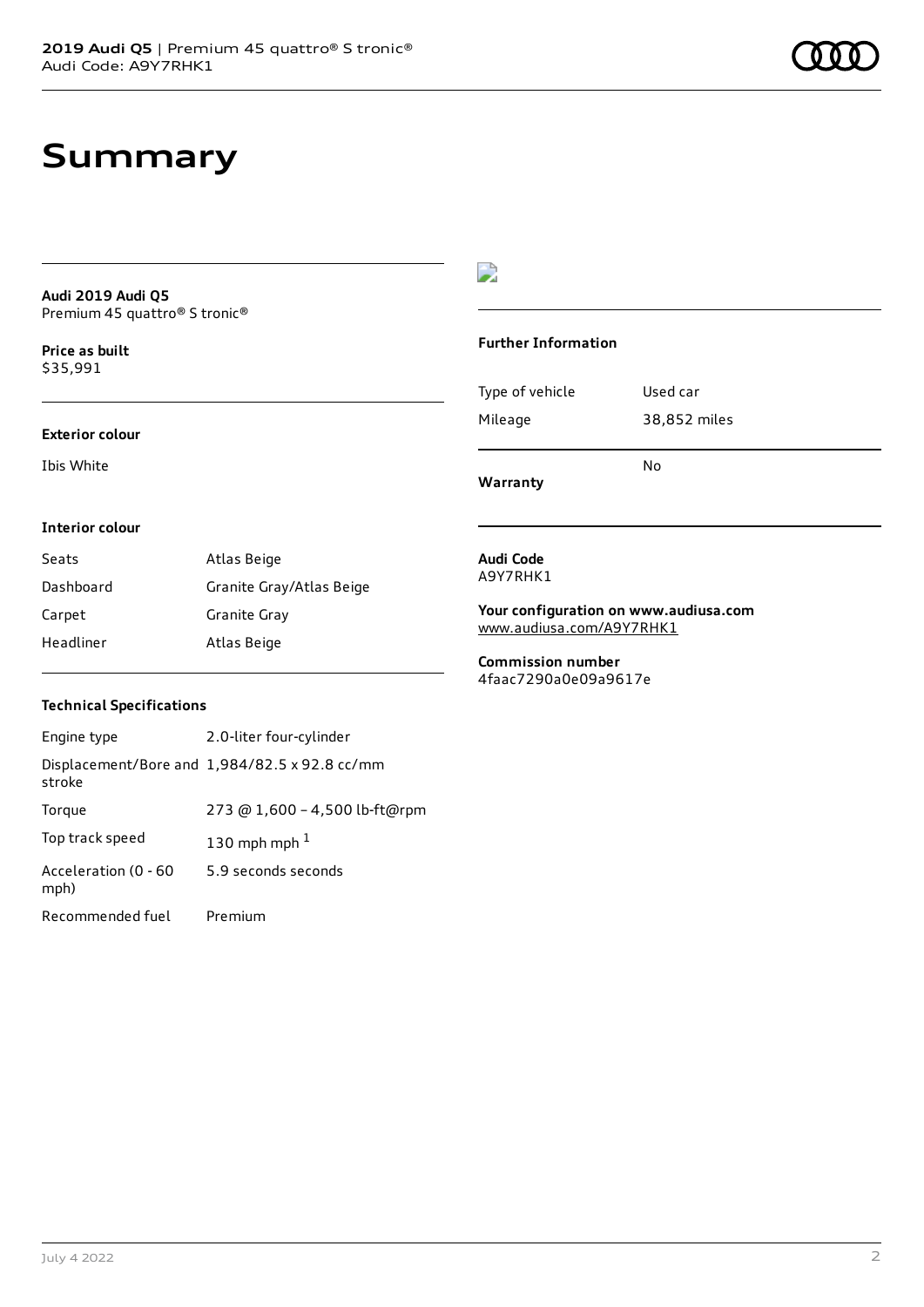# **Equipment**

Ibis White

Audi advanced key-keyless start, stop and entry

Power-adjustable, auto-dimming, power-folding, heated exterior side mirrors with memory

Convenience package

Panoramic sunroof

Audi pre sense® rear

Audi side assist

SiriusXM® Satellite Radio

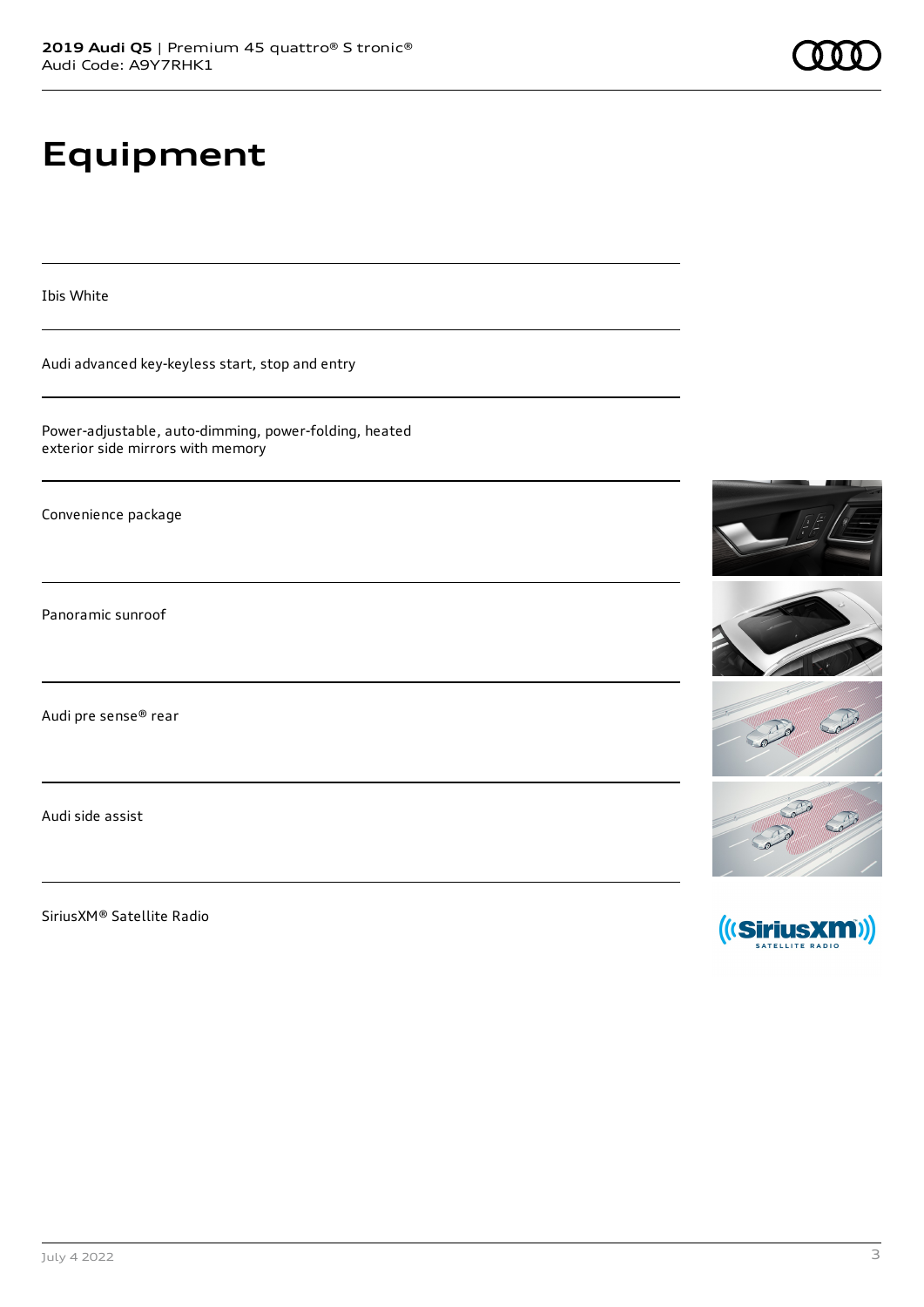| 4UB             | Driver and front passenger airbags                               |
|-----------------|------------------------------------------------------------------|
| UH1             | Electromechanical parking brake                                  |
| 8T2             | Cruise control with coast, resume and<br>accelerate features     |
| VC <sub>2</sub> | Garage door opener (HomeLink®)                                   |
| 4H5             | Electronic child locks                                           |
| OZ7             | Electromechanical power steering                                 |
| 7K6             | Tire-pressure monitoring system                                  |
| 4X3             | Front thorax side airbags and Sideguard®<br>head curtain airbags |
| 3B7             | Lower Anchors and Tethers for Children<br>(LATCH) in rear seats  |
|                 |                                                                  |

## **Exterior**

| 1D8             | Provision for towing bracket                             |
|-----------------|----------------------------------------------------------|
| 1S1             | Car jack                                                 |
| 1 B A           | Dynamic suspension system                                |
| 3S1             | Aluminum roof rails                                      |
| 5]1             | Adaptive rear spoiler                                    |
| 8IH             | Xenon plus headlights with LED daytime<br>running lights |
| HX <sub>2</sub> | 18" 235/60 all-season tires                              |
| 8SP             | LED taillights with dynamic turn signals                 |
| VW1             | Rear privacy glass                                       |
| 4ZB             | Aluminum trim around exterior windows                    |
| 40R             | 18" 5-double-spoke-dynamic design wheels                 |

| <b>Interior</b> |                                                                                     |
|-----------------|-------------------------------------------------------------------------------------|
| QE1             | Storage package                                                                     |
| 4M3             | Four beverage holders                                                               |
| 7M <sub>0</sub> | Plastic door sill inlays                                                            |
| 6N)             | Cloth headliner                                                                     |
| <b>9AO</b>      | Three-zone automatic climate control                                                |
| 4L7             | Auto-dimming interior rear view mirror with<br>digital compass                      |
| QQ1             | LED interior lighting package                                                       |
| 1XW             | Three-spoke multifunction steering wheel                                            |
| 7F9             | Leather-wrapped gear selector                                                       |
| 4E7             | Power tailgate                                                                      |
| 5XF             | Driver and front-passenger extendable sun<br>visors with illuminated vanity mirrors |
| 3NS             | Sliding, split folding 40/20/40 rear<br>seatbacks with adjustable recline           |
| 7HA             | Without extended leather package                                                    |
| N1F             | Leather seating surfaces                                                            |
| 4A3             | <b>Heated front seats</b>                                                           |
| 5MG             | Dark Brown Walnut Wood inlays                                                       |

| <b>Infotainment and Driver Assistance</b> |                                           |  |
|-------------------------------------------|-------------------------------------------|--|
| 6K9                                       | Audi pre sense® basic and Audi pre sense® |  |

|     | city                                                                                                                                          |
|-----|-----------------------------------------------------------------------------------------------------------------------------------------------|
| 2H1 | Audi drive select                                                                                                                             |
| IW3 | Audi connect CARE assistance and security<br>services                                                                                         |
| UI2 | Audi smartphone interface including Apple<br>CarPlay <sup>™</sup> and Google <sup>™</sup> Android Auto <sup>™</sup> for<br>compatible devices |

# **(1/2)**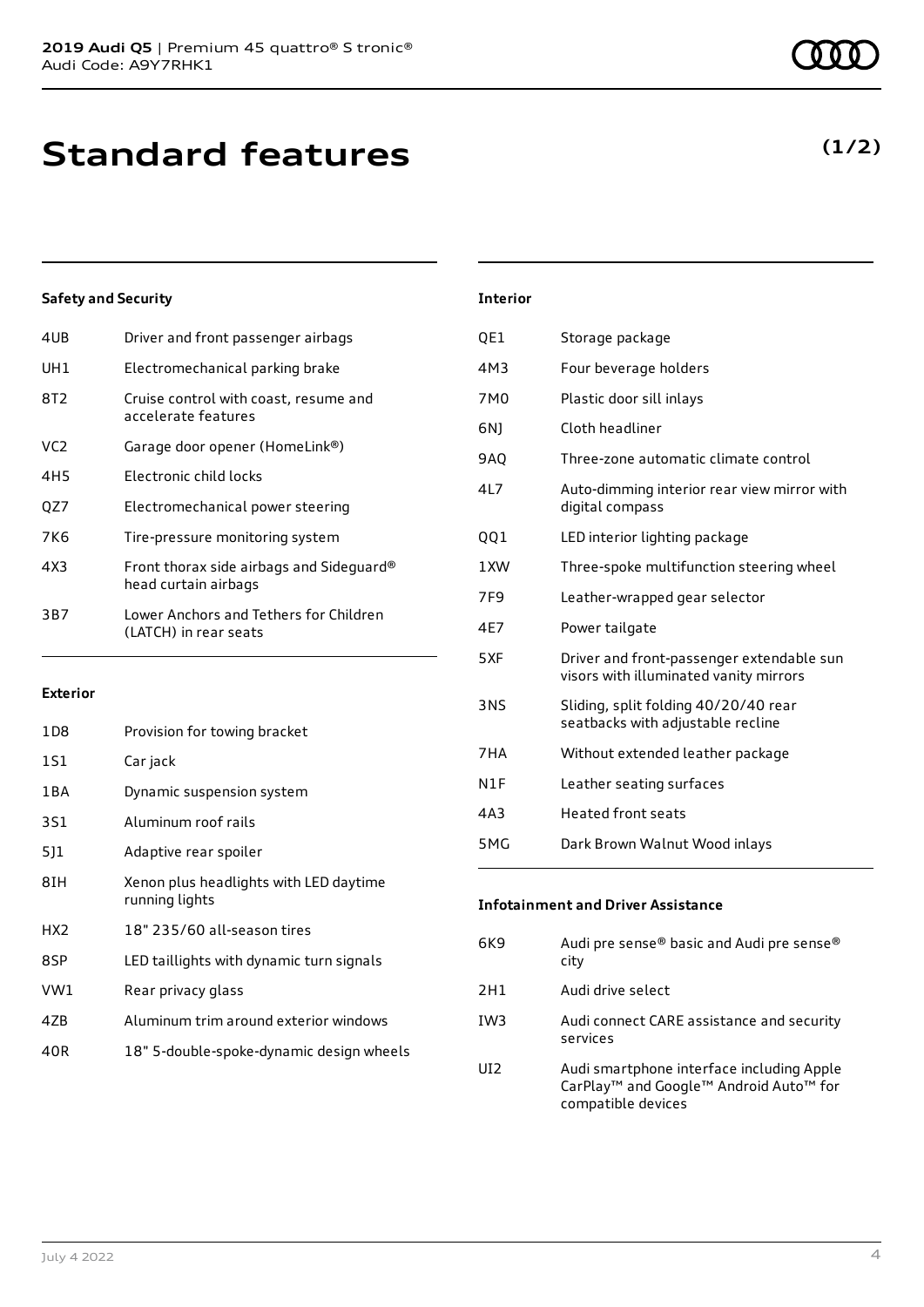# **Standard features**

## **Infotainment and Driver Assistance**

| KA2        | Rear view camera                                                                 |
|------------|----------------------------------------------------------------------------------|
| 9VD        | Audi sound system                                                                |
| <b>9S7</b> | Color driver information system                                                  |
| 7UH        | Connectivity package                                                             |
| I8S        | MMI® radio                                                                       |
| 9ZX        | BLUETOOTH <sup>®</sup> wireless technology<br>preparation for compatible devices |

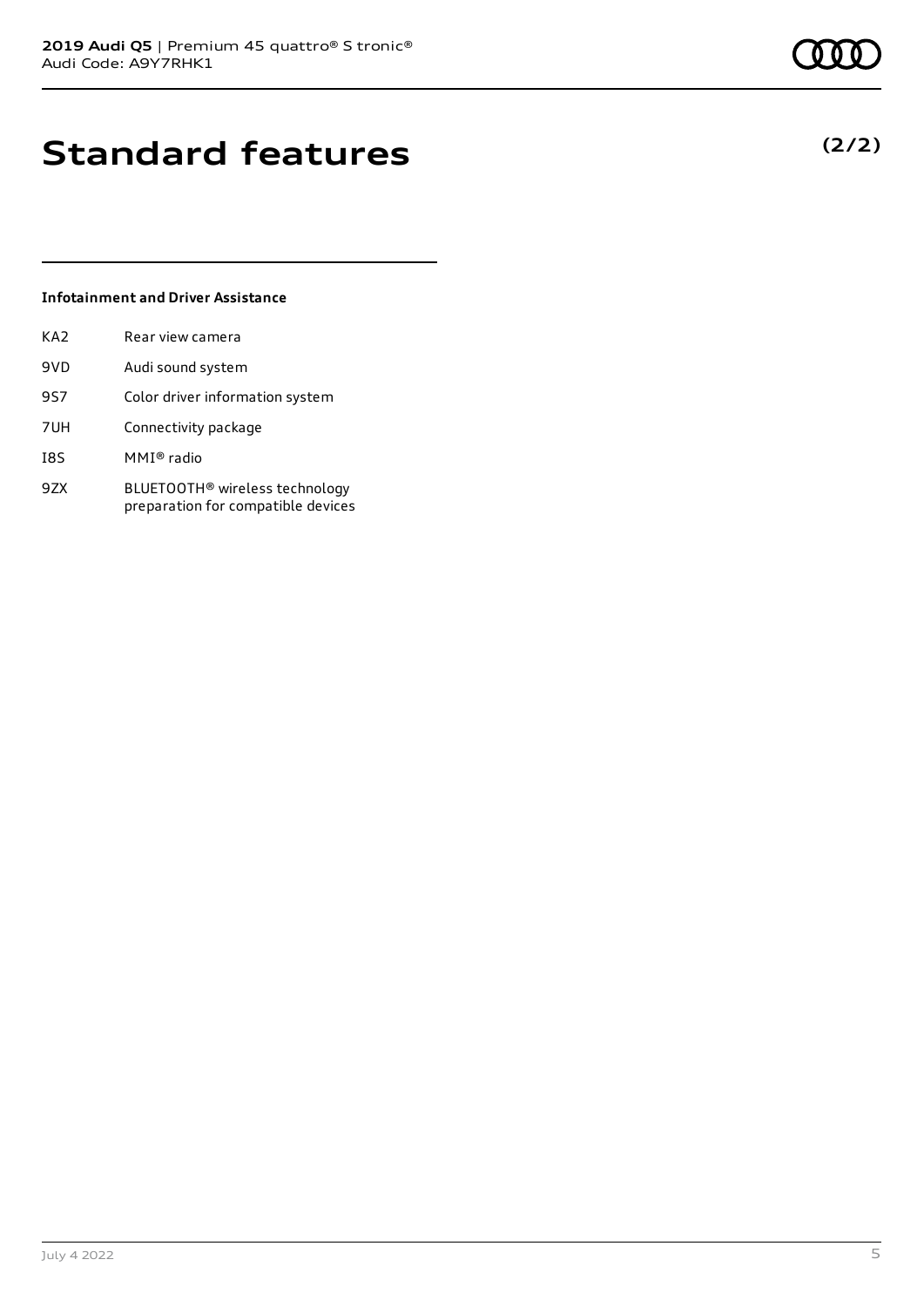# **Dealer remarks**

\*AUDI OF OKLAHOMA CITY\*, \*QUATTRO\*, PANORAMIC SUNROOF, LEATHER, HEATED SEATS, BLIND SPOT MONITOR, BACK UP CAMERA, BLUETOOTH, ACCIDENT FREE ON CARFAX, \*PREMIUM PACKAGE, ADVANCED KEY, SAT RADIO, \* 405-748-8001 \*, Garage door transmitter: HomeLink.

22/27 City/Highway MPG

Awards:

\* 2019 KBB.com 10 Best Luxury SUVs \* 2019 KBB.com Best Buy Awards

\*\*Buy with confidence from Audi of Oklahoma City! Our pre-owned vehicles are among the cleanest, most well maintained in the Oklahoma City Metro.

\*\*Shop with a family owned business with over 60 years experience in the automotive industry and find out why Bob Moore is one of the most trusted names in the business.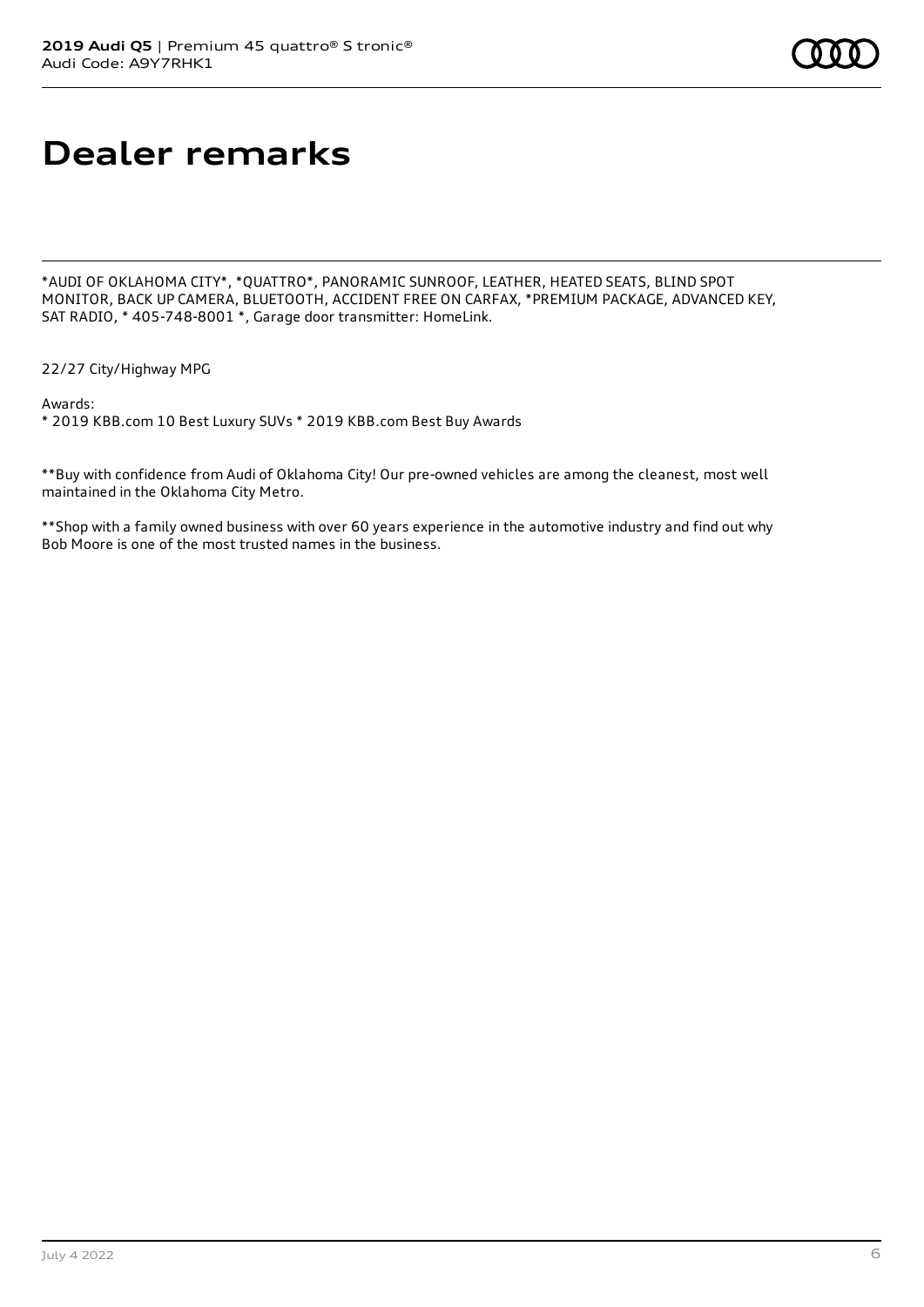# **Technical Specifications**

### **Engineering | Performance**

| Engine type                                 | 2.0-liter four-cylinder                       |
|---------------------------------------------|-----------------------------------------------|
| Power Level                                 | 45                                            |
| Horsepower                                  | 248 @ 5,000 - 6,000 @ rpm                     |
| Towing capacity                             | 4,400-lb maximum towing capacity<br>lb        |
| Torque                                      | 273 @ 1,600 - 4,500 lb-ft@rpm                 |
| Valvetrain                                  | 16-valve DOHC with Audi valvelift<br>system   |
| Acceleration (0 - 60<br>mph)                | 5.9 seconds seconds                           |
| Engine block                                | Cast-iron                                     |
| Induction/fuel injection Turbocharged/TFSI® |                                               |
| Cylinder head                               | Aluminum-alloy                                |
| stroke                                      | Displacement/Bore and 1,984/82.5 x 92.8 cc/mm |
| Top track speed <sup>1</sup>                | 130 mph mph                                   |

#### **Electrical system**

| Alternator | 110-150 A   |
|------------|-------------|
| Battery    | 420 A/75 Ah |

# **Transmission | Drivetrain**

| Gear ratios: 6th         | 0.508:1                                                                                                                                                   |
|--------------------------|-----------------------------------------------------------------------------------------------------------------------------------------------------------|
| Gear ratios: Final Drive | 5.302:1                                                                                                                                                   |
| Gear ratios: 7th         | 0.386:1                                                                                                                                                   |
| Gear ratios: 4th         | 1.057:1                                                                                                                                                   |
| Transmission             | Seven-speed S tronic <sup>®</sup> dual-clutch<br>automatic transmission and<br>quattro <sup>®</sup> all-wheel drive with ultra <sup>®</sup><br>technology |
| Gear ratios: 2nd         | 2.190:1                                                                                                                                                   |
| Gear ratios: 3rd         | 1.517:1                                                                                                                                                   |
| Gear ratios: Reverse     | 2.750:1                                                                                                                                                   |
| Gear ratios: 1st         | 3.188:1                                                                                                                                                   |
|                          |                                                                                                                                                           |

### **Steering**

| Steering type                              | Electromechanical power steering<br>system |
|--------------------------------------------|--------------------------------------------|
| Turning diameter, curb- 38.4 ft<br>to-curb |                                            |
| Steering ratio                             | 15.8:1                                     |
|                                            |                                            |
| <b>Suspension</b>                          |                                            |
| Front axle                                 | Five-link front suspension                 |
| Rear axle                                  | Five-link rear suspension                  |

#### **Brakes**

| Front brakes | 13.3 (ventilated disc) in |
|--------------|---------------------------|
| Rear brakes  | 13.0 (ventilated disc) in |

**(1/2)**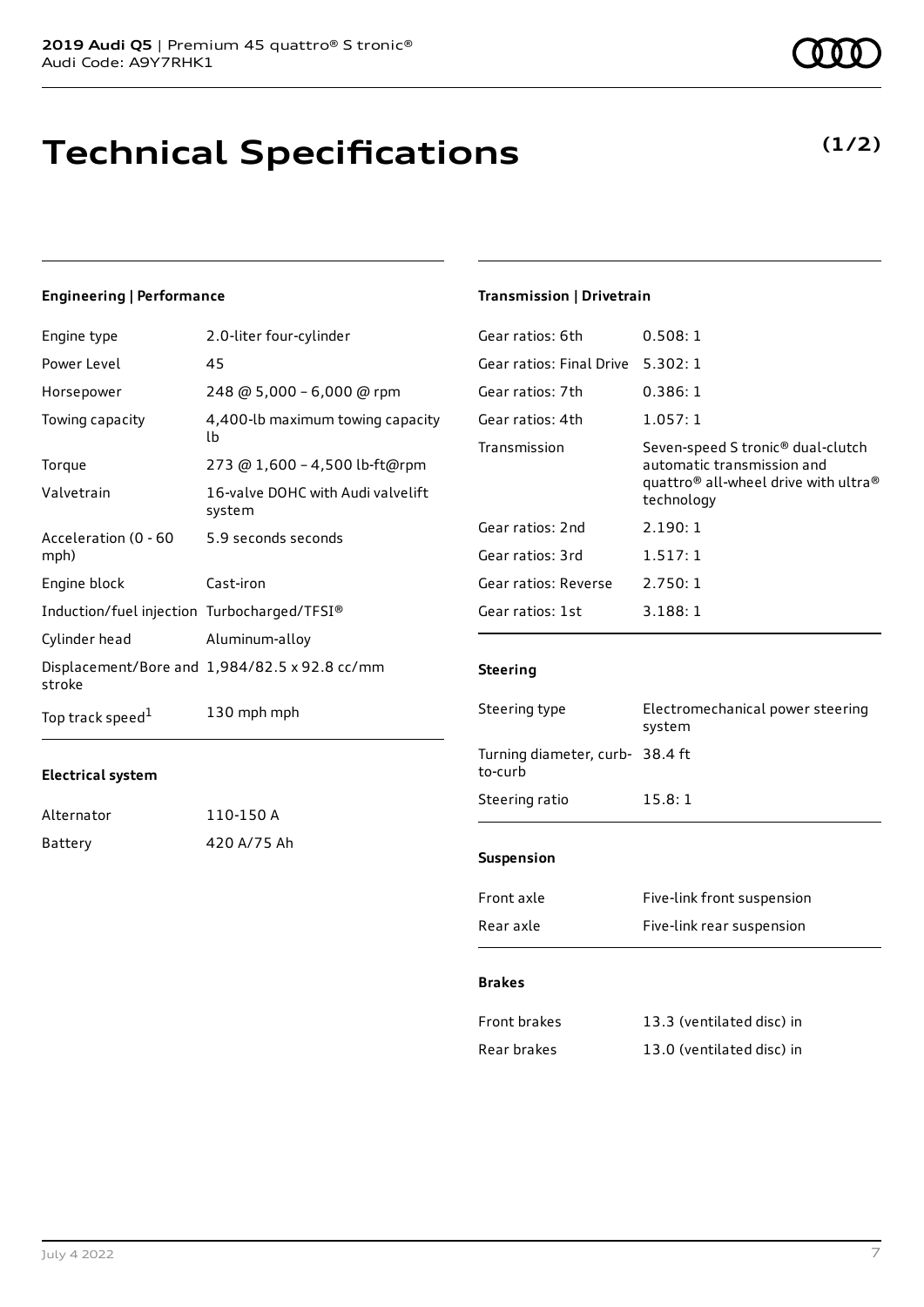# **Technical Specifications**

#### **Body**

| Material                      | Multi-material body construction<br>(steel and aluminum composition) |
|-------------------------------|----------------------------------------------------------------------|
| <b>Warranty   Maintenance</b> |                                                                      |

| Warranty    | 4-year/50,000-mile Audi New<br>Vehicle Limited Warranty                                   |
|-------------|-------------------------------------------------------------------------------------------|
| Maintenance | 12-month/10.000-mile (whichever<br>occurs first) NO CHARGE first<br>scheduled maintenance |

#### **Exterior Measurements**

| Height                           | 65.3 in  |
|----------------------------------|----------|
| Overall width without<br>mirrors | 74.5 in  |
| Length                           | 183.6 in |
| Wheelbase                        | 111.0 in |
| Drag coefficient                 | 0.32 Cw  |
| Overall width with<br>mirrors    | 84.3 in  |
| Track rear                       | 63.3 in  |
| Track front                      | 63.6 in  |
| Curb weight                      | 4,045 lb |
| Ground clearance,<br>loaded      | 8.2 in   |

#### **Interior measurements**

| Seating capacity                          | 5                      |
|-------------------------------------------|------------------------|
| Shoulder room, rear                       | 56.5 in                |
| Head room with front<br>sunroof           | 40.2 in                |
| Leg room, rear                            | 37.8 in                |
| Shoulder room, front                      | 57.7 in                |
| Head room with rear<br>sunroof            | 37.7 in                |
| Head room, rear                           | 39.3 in                |
| Leg room, front                           | 41.0 in                |
| Head room, front                          | 41.7 in                |
| Cargo volume, rear<br>seatbacks up/folded | 25.1/53.1 cu ft, cu ft |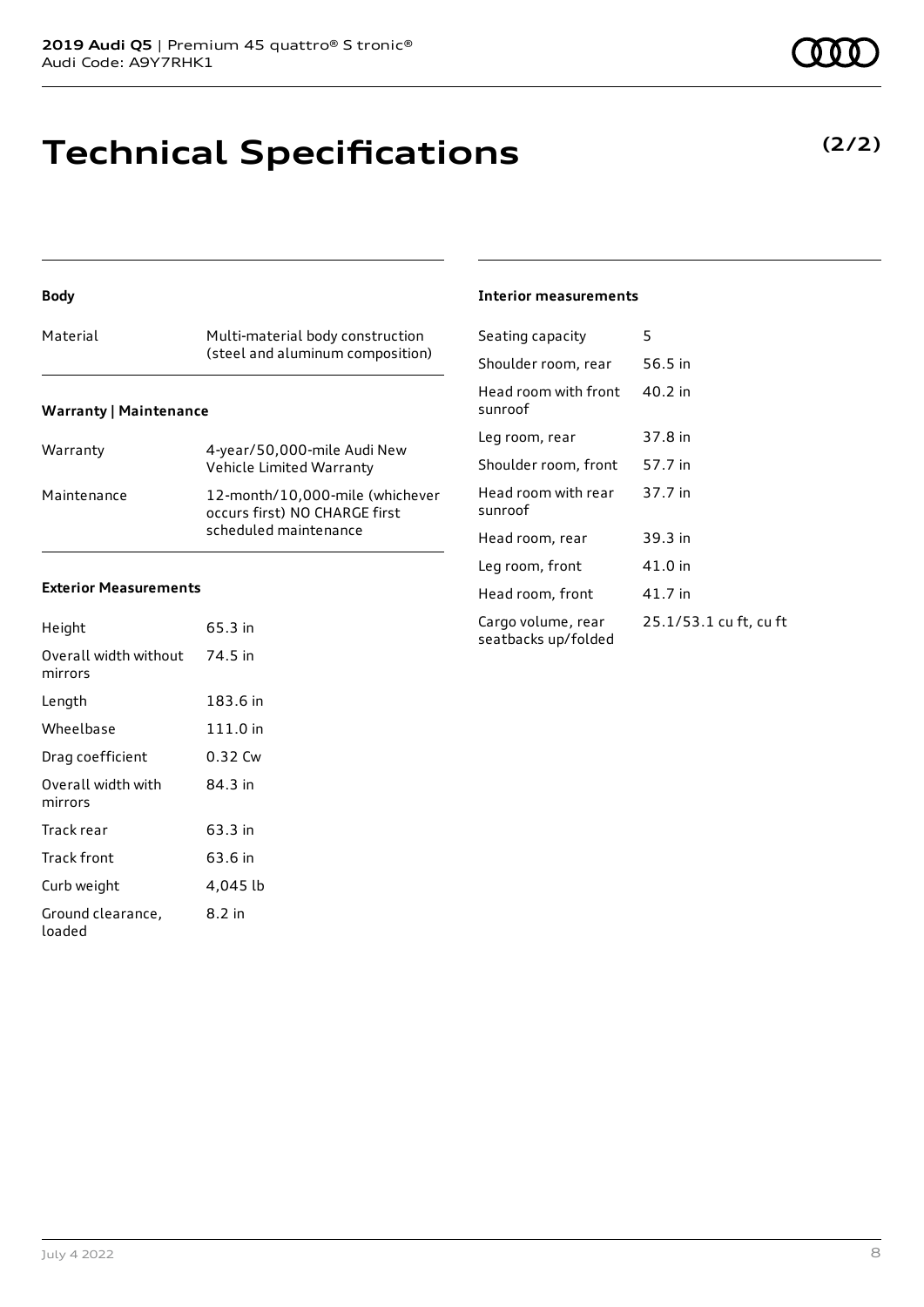# **Consumption- and emission**

**Consumption by NEDC**

combined 24 mpg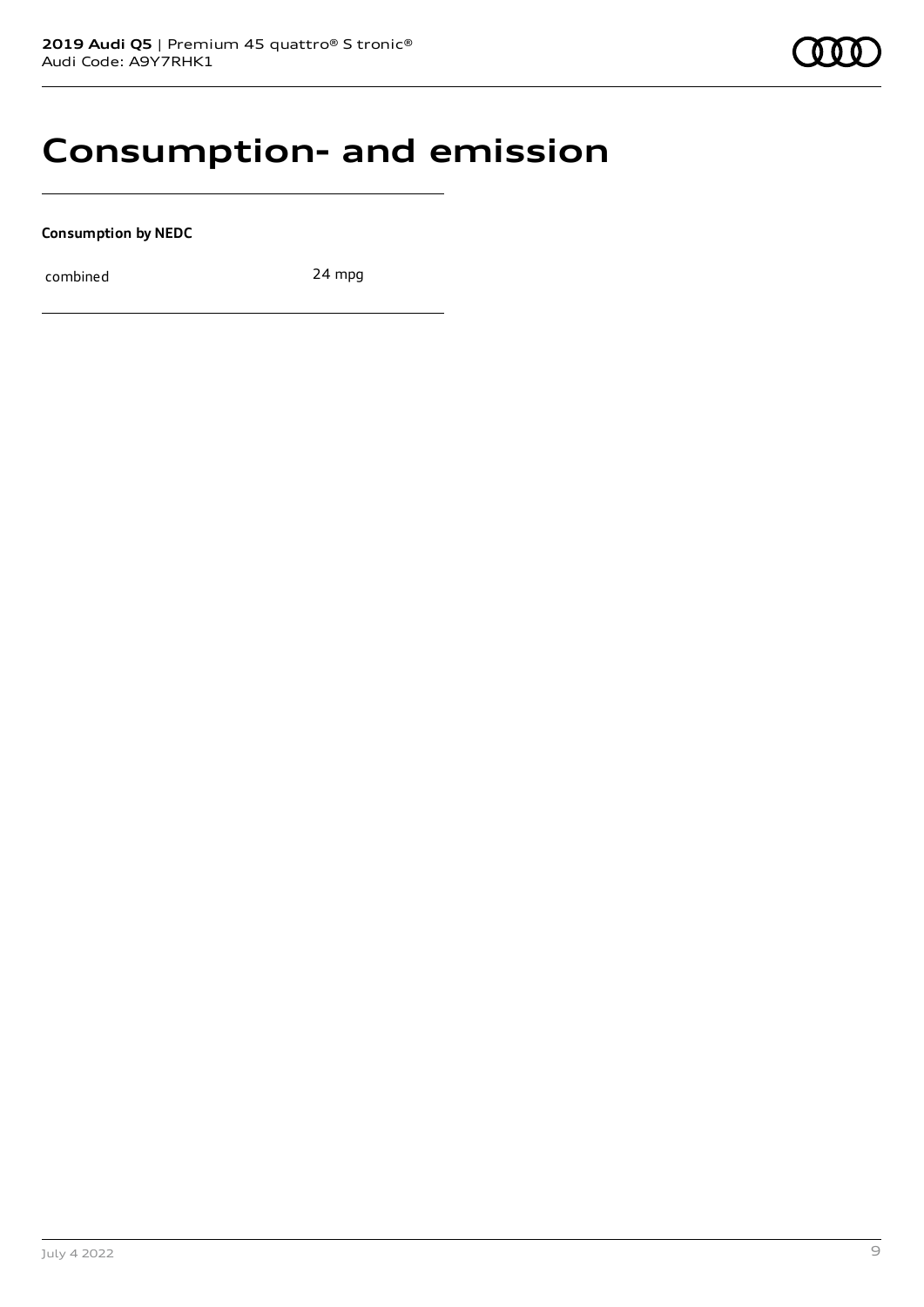

# **Contact**

Dealer **Audi Oklahoma City**

13000 North Broadway Extension 73114 Oklahoma City OK

Phone: +14057488001 FAX: 4057488010

www: [https://www.audioklahomacity.com](https://www.audioklahomacity.com/)